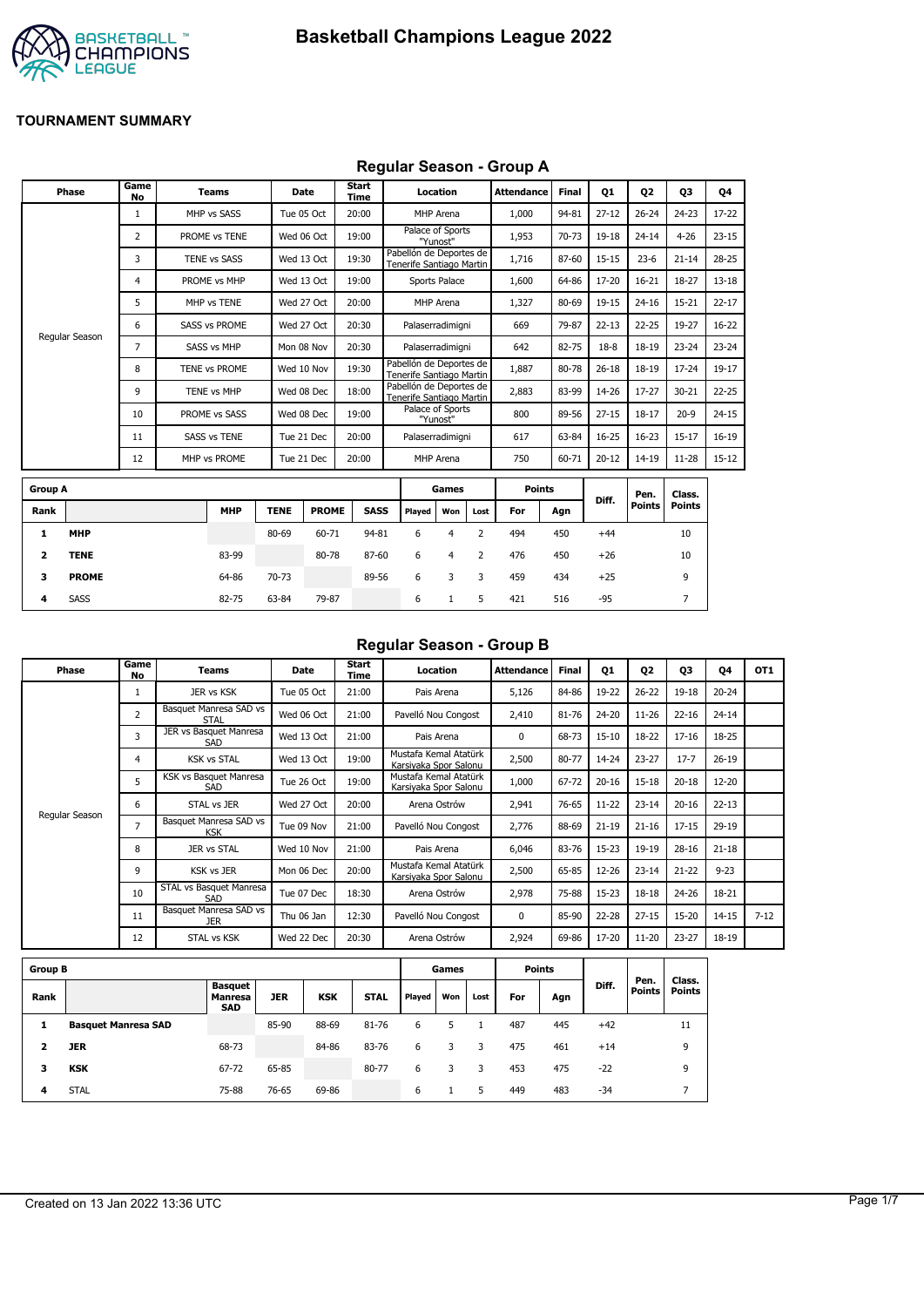



### **Regular Season - Group C**

| Phase          | Game<br><b>No</b> | <b>Teams</b>        | Date       | Start<br>Time | Location                                            | <b>Attendance</b> | <b>Final</b> | Q1        | Q <sub>2</sub> | Q3        | 04        | OT <sub>1</sub> |
|----------------|-------------------|---------------------|------------|---------------|-----------------------------------------------------|-------------------|--------------|-----------|----------------|-----------|-----------|-----------------|
|                |                   | LAVR vs JDA         | Tue 05 Oct | 19:30         | Peace and Friendship<br>Stadium                     | 400               | 65-63        | $16 - 14$ | $14 - 14$      | $14 - 15$ | $21 - 20$ |                 |
|                | 2                 | NIZH vs Unicaja SD  | Wed 06 Oct | 19:00         | Cultural Entertainment<br>Complex "Nagorny"         | 326               | 62-79        | 19-23     | $18 - 17$      | $12 - 12$ | $13 - 27$ |                 |
|                | 3                 | JDA vs NIZH         | Tue 19 Oct | 20:30         | Palais des Sport Jean-<br>Michel Geoffrov           |                   | 89-75        | 12-26     | $28 - 13$      | $23 - 13$ | $26 - 23$ |                 |
|                | $\overline{4}$    | Unicaja SD vs LAVR  | Wed 20 Oct | 20:30         | Palacio de Deportes<br>Jose Maria Martin<br>Carpena | 4,473             | 86-70        | $20 - 20$ | $25 - 15$      | $21 - 21$ | $20 - 14$ |                 |
|                | 5                 | Unicaja SD vs JDA   | Mon 01 Nov | 20:30         | Palacio de Deportes<br>Jose Maria Martin<br>Carpena | 4,919             | 83-54        | $21 - 22$ | $15 - 7$       | $26 - 7$  | $21 - 18$ |                 |
| Regular Season | 6                 | LAVR vs NIZH        | Tue 02 Nov | 19:30         | Peace and Friendship<br>Stadium                     | 500               | 95-86        | $28 - 27$ | $21 - 17$      | $13 - 15$ | 18-21     | $15-6$          |
|                | 7                 | <b>NIZH vs LAVR</b> | Wed 17 Nov | 19:00         | Cultural Entertainment<br>Complex "Nagorny"         | 481               | 74-62        | $21 - 20$ | $19 - 11$      | $13 - 17$ | $21 - 14$ |                 |
|                | 8                 | JDA vs Unicaja SD   | Tue 16 Nov | 20:30         | Palais des Sport Jean-<br>Michel Geoffrov           | 4,000             | 78-68        | $21 - 15$ | $26 - 17$      | $13 - 17$ | 18-19     |                 |
|                | 9                 | <b>JDA vs LAVR</b>  | Tue 14 Dec | 20:30         | Palais des Sport Jean-<br>Michel Geoffrov           | 4,000             | 73-49        | $24 - 14$ | $14 - 15$      | $22 - 13$ | $13 - 7$  |                 |
|                | 10                | Unicaja SD vs NIZH  | Wed 15 Dec | 20:30         | Palacio de Deportes<br>Jose Maria Martin<br>Carpena | 6,137             | 93-69        | $15 - 17$ | $23 - 8$       | $27 - 25$ | 28-19     |                 |
|                | 11                | LAVR vs Unicaja SD  | Tue 21 Dec | 19:30         | Peace and Friendship<br>Stadium                     | 0                 | 70-58        | $25-19$   | $16-9$         | $16 - 14$ | $13 - 16$ |                 |
|                | 12                | NIZH vs JDA         | Tue 21 Dec | 20:30         | Cultural Entertainment<br>Complex "Nagorny"         | 681               | 93-85        | 23-20     | $26 - 20$      | $26 - 27$ | 18-18     |                 |
|                |                   |                     |            |               |                                                     |                   |              |           |                |           |           |                 |

| <b>Group C</b> |             |                      |            |             |             |        | Games |      | <b>Points</b> |     |       | Pen.   | Class. |
|----------------|-------------|----------------------|------------|-------------|-------------|--------|-------|------|---------------|-----|-------|--------|--------|
| Rank           |             | <b>Unicaja</b><br>SD | <b>JDA</b> | <b>LAVR</b> | <b>NIZH</b> | Played | Won   | Lost | For           | Agn | Diff. | Points | Points |
| л.             | Unicaja SD  |                      | 83-54      | 86-70       | 93-69       | 6      | 4     |      | 467           | 403 | $+64$ |        | 10     |
| 2              | JDA         | 78-68                |            | 73-49       | 89-75       | 6      | 3     | 3    | 442           | 433 | $+9$  |        | 9      |
| 3              | <b>LAVR</b> | 70-58                | 65-63      |             | 95-86       | 6      |       |      | 411           | 440 | $-29$ |        | 9      |
| 4              | <b>NIZH</b> | 62-79                | 93-85      | 74-62       |             | 6      |       | 4    | 459           | 503 | $-44$ |        | 8      |

## **Regular Season - Group D**

| Phase          | Game<br>No | Teams                                                 | <b>Date</b> | Start<br>Time | Location                          | <b>Attendance</b> | Final | Q1        | Q <sub>2</sub> | Q3        | Q4        |
|----------------|------------|-------------------------------------------------------|-------------|---------------|-----------------------------------|-------------------|-------|-----------|----------------|-----------|-----------|
|                | 1          | Universo Treviso Basket<br>SSDRL vs RIGA              | Tue 05 Oct  | 20:30         | Palaverde                         | 1,353             | 91-85 | $23 - 22$ | 19-30          | $23 - 12$ | $26 - 21$ |
|                | 2          | SZOM vs AEK                                           | Wed 06 Oct  | 18:00         | Savaria Arena                     | 2,200             | 83-78 | 19-21     | $19 - 14$      | 19-19     | $26 - 24$ |
|                | 3          | <b>AEK vs Universo Treviso</b><br><b>Basket SSDRL</b> | Tue 19 Oct  | 19:30         | Ano Liosia Olympic<br>Sports Hall | 1,900             | 77-92 | 18-23     | 18-27          | $24 - 15$ | $17 - 27$ |
|                | 4          | RIGA vs SZOM                                          | Wed 20 Oct  | 19:00         | Arena Riga                        | 530               | 74-80 | $11 - 16$ | $26 - 19$      | 24-29     | $13 - 16$ |
|                | 5          | RIGA vs AEK                                           | Wed 03 Nov  | 19:00         | Arena Riga                        | 0                 | 92-76 | $27 - 15$ | 19-19          | $22 - 22$ | 24-20     |
|                | 6          | Universo Treviso Basket<br><b>SSDRL vs SZOM</b>       | Wed 03 Nov  | 20:30         | Palaverde                         | 1,609             | 68-60 | $9 - 15$  | $23 - 12$      | $23 - 17$ | $13 - 16$ |
| Regular Season | 7          | <b>AEK vs RIGA</b>                                    | Mon 15 Nov  | 19:30         | Ano Liosia Olympic<br>Sports Hall | 1,150             | 88-79 | $25 - 25$ | $15 - 12$      | 18-21     | $30 - 21$ |
|                | 8          | SZOM vs Universo Treviso<br><b>Basket SSDRL</b>       | Wed 17 Nov  | 18:00         | Savaria Arena                     | 2,200             | 81-80 | 18-24     | $23-9$         | 18-24     | $22 - 23$ |
|                | 9          | RIGA vs Universo Treviso<br><b>Basket SSDRL</b>       | Tue 14 Dec  | 19:00         | Arena Riga                        | 500               | 74-71 | $16 - 15$ | 18-28          | $17 - 10$ | $23 - 18$ |
|                | 10         | AEK vs SZOM                                           | Tue 14 Dec  | 19:30         | Ano Liosia Olympic<br>Sports Hall | 1,250             | 83-89 | 15-26     | $23 - 16$      | $23 - 23$ | $22 - 24$ |
|                | 11         | SZOM vs RIGA                                          | Wed 22 Dec  | 20:00         | Savaria Arena                     | 2,500             | 68-59 | $15 - 27$ | $19-13$        | $17 - 12$ | $17 - 7$  |
|                | 12         | Universo Treviso Basket<br><b>SSDRL vs AEK</b>        | Wed 22 Dec  | 20:00         | Palaverde                         | 1,709             | 81-69 | 19-12     | $26 - 17$      | 14-24     | $22 - 16$ |
|                |            |                                                       |             |               |                                   | - - -             |       |           |                |           |           |

| <b>Group D</b> |                                                |             |                                                                    |             |            |        | Games |      |     | Points |       |                       |                         |
|----------------|------------------------------------------------|-------------|--------------------------------------------------------------------|-------------|------------|--------|-------|------|-----|--------|-------|-----------------------|-------------------------|
| Rank           |                                                | <b>SZOM</b> | <b>Universo</b><br><b>Treviso</b><br><b>Basket</b><br><b>SSDRL</b> | <b>RIGA</b> | <b>AEK</b> | Played | Won   | Lost | For | Agn    | Diff. | Pen.<br><b>Points</b> | Class.<br><b>Points</b> |
|                | <b>SZOM</b>                                    |             | 81-80                                                              | 68-59       | 83-78      | 6      |       |      | 461 | 442    | $+19$ |                       | 11                      |
| 2              | <b>Universo Treviso Basket</b><br><b>SSDRL</b> | 68-60       |                                                                    | 91-85       | 81-69      | 6      | 4     |      | 483 | 446    | $+37$ |                       | 10                      |
| 3              | <b>RIGA</b>                                    | 74-80       | 74-71                                                              |             | $92 - 76$  | 6      |       | 4    | 463 | 474    | $-11$ |                       | 8                       |
| 4              | <b>AEK</b>                                     | 83-89       | 77-92                                                              | 88-79       |            | 6      |       | 5    | 471 | 516    | $-45$ |                       |                         |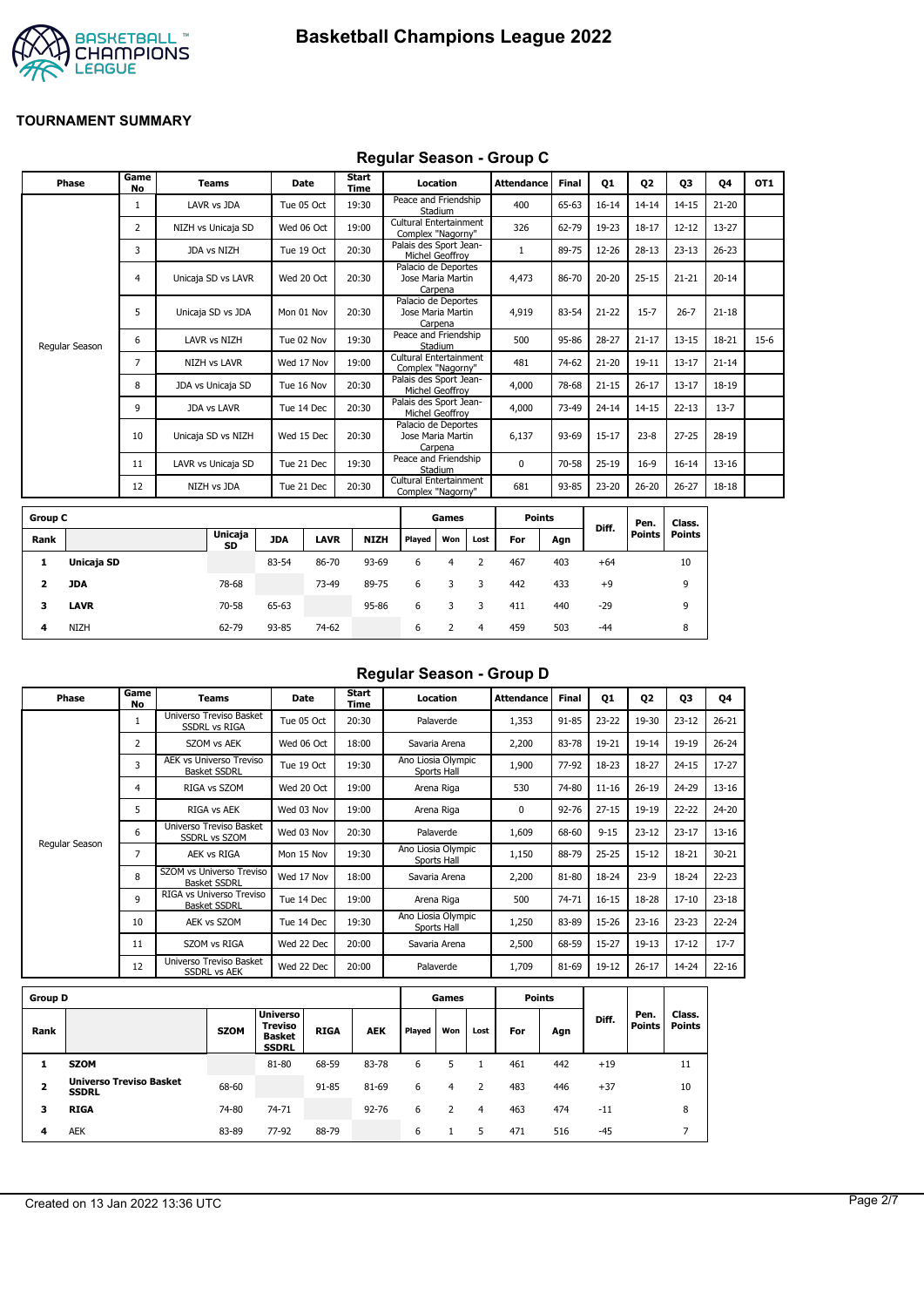

## **Regular Season - Group E**

|                | Phase          | Game<br>No     | <b>Teams</b>        |             | Date        | Start<br>Time |                          | Location       |      | <b>Attendance</b> | <b>Final</b> | 01        | <b>Q2</b>             | 03                      | Q4        |
|----------------|----------------|----------------|---------------------|-------------|-------------|---------------|--------------------------|----------------|------|-------------------|--------------|-----------|-----------------------|-------------------------|-----------|
|                |                | 1              | <b>IGOK vs PAOK</b> |             | Tue 05 Oct  | 18:30         | Sportska Dvorana         | Laktaši        |      | 700               | 68-64        | 19-12     | $7 - 20$              | $17 - 17$               | $25 - 15$ |
|                |                | $\overline{2}$ | <b>GALA vs NYMB</b> |             | Wed 06 Oct  | 21:00         | Sinan Erdem Arena        |                |      | 1,200             | 101-85       | $23 - 26$ | 29-22                 | $23 - 19$               | $26 - 18$ |
|                |                | 3              | PAOK vs NYMB        |             | Tue 12 Oct  | 19:30         | PAOK Sports Arena        |                |      | 1,500             | 83-84        | $11 - 21$ | $24 - 19$             | $23 - 25$               | $25-19$   |
|                |                | 4              | <b>IGOK vs GALA</b> |             | Wed 13 Oct  | 18:30         | Sportska Dvorana         | Laktaši        |      | 1,000             | 85-89        | 17-27     | $27 - 25$             | $23 - 16$               | 18-21     |
|                |                | 5              | PAOK vs GALA        |             | Mon 25 Oct  | 19:30         | PAOK Sports Arena        |                |      | 2,500             | 81-74        | $12 - 24$ | $21 - 12$             | $22 - 17$               | $26 - 21$ |
|                |                | 6              | NYMB vs IGOK        |             | Tue 26 Oct  | 18:30         |                          | Kralovka Arena |      | 1,370             | 86-82        | $16 - 14$ | $30 - 21$             | 18-31                   | $22 - 16$ |
|                | Regular Season | 7              | <b>GALA vs IGOK</b> |             | Tue 09 Nov  | 20:00         | Sinan Erdem Arena        |                |      | 1,516             | 82-74        | $15 - 19$ | $19 - 15$             | $26 - 25$               | $22 - 15$ |
|                |                | 8              | <b>NYMB vs PAOK</b> |             | Tue 09 Nov  | 18:30         |                          | Kralovka Arena |      | 1,790             | $71 - 75$    | $21 - 21$ | $19 - 16$             | $21 - 12$               | $10 - 26$ |
|                |                | 9              | <b>IGOK vs NYMB</b> |             | Tue 07 Dec  | 18:30         | Sportska Dvorana         | Laktaši        |      | 400               | 76-69        | $26 - 25$ | $13 - 19$             | $23 - 8$                | $14 - 17$ |
|                |                | 10             | <b>GALA vs PAOK</b> |             | Wed 08 Dec  | 20:00         | Sinan Erdem Arena        |                |      | 3,273             | 87-75        | 28-22     | $20 - 18$             | $28 - 18$               | $11 - 17$ |
|                |                | 11             | <b>NYMB vs GALA</b> |             | Wed 22 Dec  | 18:30         |                          | Kralovka Arena |      | 973               | 86-92        | 22-26     | $23 - 20$             | 19-29                   | $22 - 17$ |
|                |                | 12             | PAOK vs IGOK        |             | Wed 29 Dec  | 19:30         | <b>PAOK Sports Arena</b> |                |      | 1,200             | 64-75        | $18 - 17$ | 19-21                 | $8 - 23$                | 19-14     |
| <b>Group E</b> |                |                |                     |             |             |               |                          | Games          |      | <b>Points</b>     |              |           |                       |                         |           |
| Rank           |                |                | <b>GALA</b>         | <b>IGOK</b> | <b>PAOK</b> | <b>NYMB</b>   | Played                   | Won            | Lost | For               | Agn          | Diff.     | Pen.<br><b>Points</b> | Class.<br><b>Points</b> |           |
| 1              | <b>GALA</b>    |                |                     | 82-74       | 87-75       | 101-85        | 6                        | 5              | 1    | 525               | 486          | $+39$     |                       | 11                      |           |
| 2              | <b>IGOK</b>    |                | 85-89               |             | 68-64       | 76-69         | 6                        | 3              | 3    | 460               | 454          | $+6$      |                       | 9                       |           |
| з              | <b>PAOK</b>    |                | 81-74               | 64-75       |             | 83-84         | 6                        | $\overline{2}$ | 4    | 442               | 459          | $-17$     |                       | 8                       |           |
| 4              | <b>NYMB</b>    |                | 86-92               | 86-82       | 71-75       |               | 6                        | $\overline{2}$ | 4    | 481               | 509          | $-28$     |                       | 8                       |           |
|                |                |                |                     |             |             |               |                          |                |      |                   |              |           |                       |                         |           |

#### **Regular Season - Group F**

| Phase          | Game<br>No     | Teams               | Date       | Start<br>Time | Location                     | <b>Attendance</b> | Final     | 01        | Q <sub>2</sub> | 03        | 04        | OT <sub>1</sub> |
|----------------|----------------|---------------------|------------|---------------|------------------------------|-------------------|-----------|-----------|----------------|-----------|-----------|-----------------|
|                |                | TOFA vs OOST        | Tue 05 Oct | 19:00         | Tofas Nilüfer Spor<br>Salonu | 700               | $92 - 83$ | $29 - 16$ | $20 - 22$      | $27 - 22$ | $16 - 23$ |                 |
|                | $\overline{2}$ | SIG vs KALE         | Wed 06 Oct | 20:30         | Rhenus Sport                 | 3,025             | $75 - 73$ | 19-24     | $22 - 12$      | $17 - 17$ | 17-20     |                 |
|                | 3              | OOST vs SIG         | Mon 11 Oct | 20:00         | Versluys   Dôme              | 901               | $77 - 83$ | $15 - 14$ | $23 - 25$      | 19-28     | $20 - 16$ |                 |
|                | 4              | <b>TOFA vs KALE</b> | Tue 12 Oct | 19:00         | Tofas Nilüfer Spor<br>Salonu | 0                 | $77 - 81$ | $25 - 18$ | $15 - 22$      | 18-22     | 19-19     |                 |
|                | 5              | SIG vs TOFA         | Tue 26 Oct | 20:30         | Rhenus Sport                 | 4,425             | 74-76     | $13 - 25$ | $21 - 15$      | $21 - 20$ | 19-16     |                 |
|                | 6              | KALE vs OOST        | Tue 26 Oct | 19:00         | Saku Suurhall                | 834               | 85-87     | $25-19$   | $21 - 16$      | $19 - 18$ | $10 - 22$ | $10 - 12$       |
| Regular Season | 7              | <b>TOFA vs SIG</b>  | Wed 10 Nov | 20:00         | Tofas Nilüfer Spor<br>Salonu | 794               | 85-75     | $27 - 15$ | 19-20          | $17 - 27$ | $22 - 13$ |                 |
|                | 8              | <b>OOST vs KALE</b> | Wed 10 Nov | 20:00         | Versluys   Dôme              | 1,001             | 99-66     | $25 - 22$ | $24 - 12$      | $26 - 16$ | $24 - 16$ |                 |
|                | 9              | <b>KALE vs SIG</b>  | Tue 07 Dec | 19:00         | Saku Suurhall                | 608               | 86-93     | $22 - 30$ | $16 - 17$      | $21 - 18$ | $27 - 28$ |                 |
|                | 10             | <b>OOST vs TOFA</b> | Wed 08 Dec | 20:00         | Versluys   Dôme              | 20                | 78-83     | $19-10$   | 13-31          | $30 - 21$ | $16 - 21$ |                 |
|                | 11             | <b>KALE vs TOFA</b> | Tue 21 Dec | 20:00         | Saku Suurhall                | 408               | 72-70     | $21 - 15$ | $20 - 18$      | $11 - 21$ | $20 - 16$ |                 |
|                | 12             | SIG vs OOST         | Tue 21 Dec | 20:30         | Rhenus Sport                 | 4,527             | 91-92     | $25 - 25$ | 24-25          | $13 - 23$ | 29-19     |                 |

| <b>Group F</b> |             |             |            |             |             |        | Games |      | <b>Points</b> |     |       | Pen.          | Class.        |
|----------------|-------------|-------------|------------|-------------|-------------|--------|-------|------|---------------|-----|-------|---------------|---------------|
| Rank           |             | <b>TOFA</b> | <b>SIG</b> | <b>OOST</b> | <b>KALE</b> | Played | Won   | Lost | For           | Agn | Diff. | <b>Points</b> | <b>Points</b> |
|                | <b>TOFA</b> |             | 85-75      | $92 - 83$   | $77 - 81$   | 6      | 4     |      | 483           | 463 | $+20$ |               | 10            |
| 2              | <b>SIG</b>  | 74-76       |            | 91-92       | $75 - 73$   | 6      |       | 3    | 491           | 489 | $+2$  |               | 9             |
| з              | <b>OOST</b> | 78-83       | 77-83      |             | 99-66       | 6      |       | 3    | 516           | 500 | $+16$ |               | 9             |
| 4              | <b>KALE</b> | 72-70       | 86-93      | 85-87       |             | 6      |       | 4    | 463           | 501 | $-38$ |               | 8             |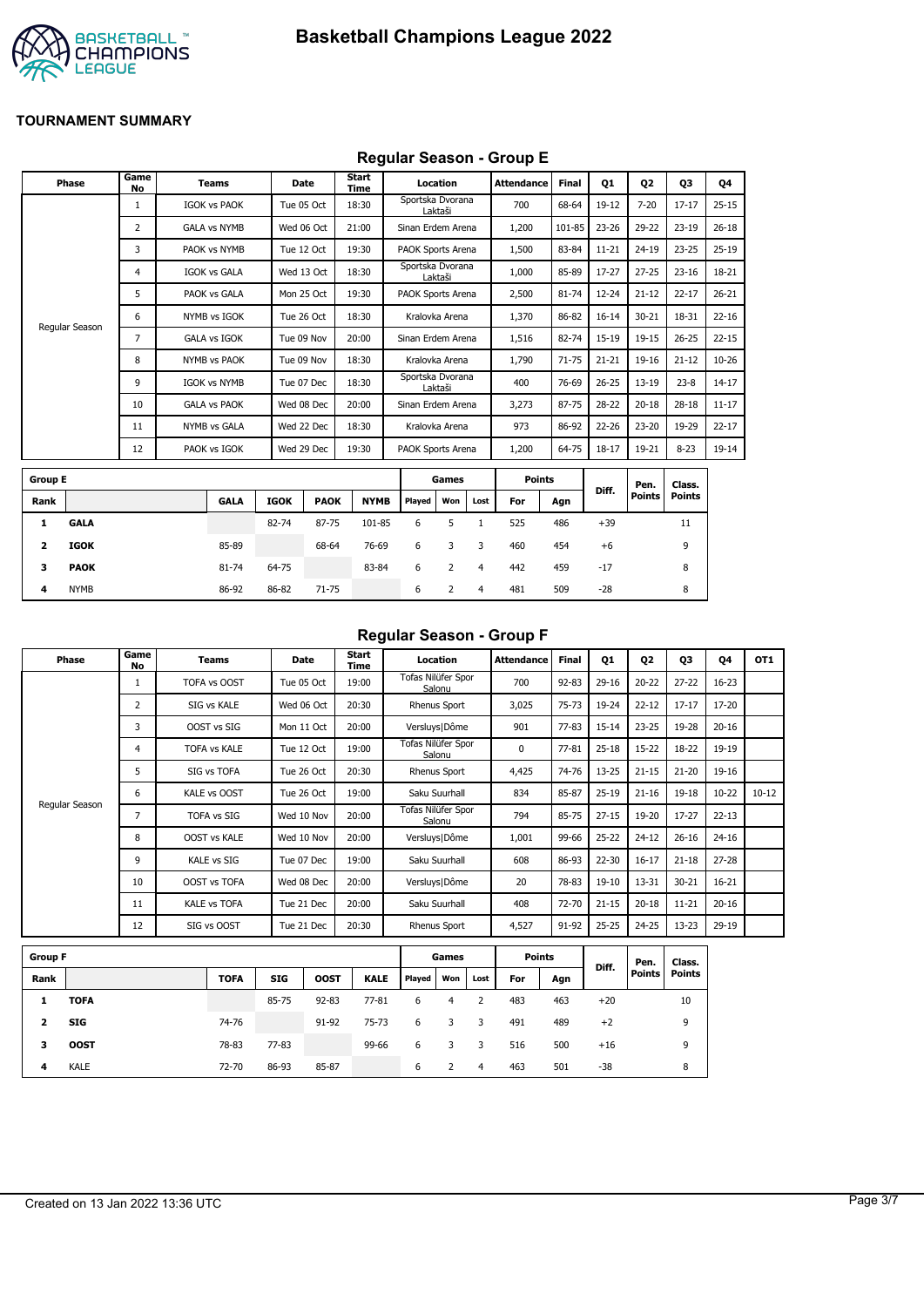

## **Regular Season - Group G**

|                | <b>Phase</b>   | Game<br><b>No</b> | <b>Teams</b>        | <b>Date</b> |            | <b>Start</b><br>Time |                                               | Location       |      | <b>Attendance</b> | Final          | Q1        | Q <sub>2</sub> | Q3            | Q4        | OT1       | OT <sub>2</sub> |
|----------------|----------------|-------------------|---------------------|-------------|------------|----------------------|-----------------------------------------------|----------------|------|-------------------|----------------|-----------|----------------|---------------|-----------|-----------|-----------------|
|                |                | 1                 | <b>BRIN vs HOLO</b> | Wed 06 Oct  |            | 20:30                | Palazzetto dello Sport<br>"Elio Pentassuglia" |                |      | 1,000             | 61-88          | $9 - 29$  | $13 - 20$      | $17 - 21$     | $22 - 18$ |           |                 |
|                |                | 2                 | CLUJ vs DSK         | Tue 05 Oct  |            | 19:30                |                                               | <b>BTarena</b> |      | 1,650             | 66-60          | 14-21     | $18 - 10$      | $21 - 16$     | $13 - 13$ |           |                 |
|                |                | 3                 | <b>BRIN vs CLUJ</b> |             | Mon 18 Oct | 20:30                | Palazzetto dello Sport<br>"Elio Pentassuglia" |                |      | 1,500             | $71 - 76$      | 15-18     | $14 - 12$      | $12 - 17$     | 30-29     |           |                 |
|                |                | 4                 | DSK vs HOLO         | Tue 07 Dec  |            | 20:00                | Volkswagen Arena                              |                |      | $\mathbf 0$       | 86-79          | 18-23     | $22 - 19$      | $26 - 14$     | $20 - 23$ |           |                 |
|                |                | 5                 | HOLO vs CLUJ        | Wed 03 Nov  |            | 19:45                | Holon Toto Arena                              |                |      | 0                 | 78-68          | 22-20     | $15 - 16$      | $21 - 19$     | $20 - 13$ |           |                 |
|                |                | 6                 | DSK vs BRIN         | Wed 03 Nov  |            | 20:00                | Volkswagen Arena                              |                |      | 750               | 82-76          | 22-27     | $22 - 21$      | $19 - 13$     | 19-15     |           |                 |
|                | Regular Season | 7                 | <b>BRIN vs DSK</b>  | Tue 16 Nov  |            | 20:30                | Palazzetto dello Sport<br>"Elio Pentassuglia" |                |      | 1,400             | 82-73          | $22 - 16$ | 19-27          | $20 - 8$      | $21 - 22$ |           |                 |
|                |                | 8                 | CLUJ vs HOLO        | Wed 17 Nov  |            | 19:30                |                                               | <b>BTarena</b> |      | $\mathbf 0$       | 106-<br>101    | 17-24     | $20 - 22$      | $20 - 15$     | $26 - 22$ | $11 - 11$ | $12 - 7$        |
|                |                | 9                 | <b>HOLO vs DSK</b>  | Wed 15 Dec  |            | 21:00                | Holon Toto Arena                              |                |      | 0                 | 64-57          | 15-19     | $12 - 10$      | $22 - 13$     | 15-15     |           |                 |
|                |                | 10                | <b>CLUJ vs BRIN</b> | Wed 15 Dec  |            | 19:00                |                                               | <b>BTarena</b> |      | 4,112             | 104-94         | 28-19     | $27 - 29$      | 28-26         | $21 - 20$ |           |                 |
|                |                | 11                | <b>HOLO vs BRIN</b> | Wed 22 Dec  |            | 19:00                | Holon Toto Arena                              |                |      | $\mathbf 0$       | 84-80          | $30 - 16$ | 17-20          | $21 - 22$     | $16 - 22$ |           |                 |
|                |                | 12                | DSK vs CLUJ         | Wed 22 Dec  |            | 20:00                | Volkswagen Arena                              |                |      | 1,470             | $101 -$<br>103 | 24-26     | $25 - 25$      | 29-18         | 23-34     |           |                 |
| <b>Group G</b> |                |                   |                     |             |            |                      |                                               | Games          |      | <b>Points</b>     |                |           | Pen.           | Class.        |           |           |                 |
| Rank           |                |                   | <b>CLUJ</b>         | <b>HOLO</b> | <b>DSK</b> | <b>BRIN</b>          | Played                                        | Won            | Lost | For               | Agn            | Diff.     | <b>Points</b>  | <b>Points</b> |           |           |                 |
| 1              | <b>CLUJ</b>    |                   |                     | 106-101     | 66-60      | 104-94               | 6                                             | 5              |      | 523               | 505            | $+18$     |                | 11            |           |           |                 |

| $\mathbf{2}$ | <b>HOLO</b> | 78-68   |       | 64-57 | 84-80 | 6 4       |     | 2           | 494 | 458 | $+36$ | 10 |
|--------------|-------------|---------|-------|-------|-------|-----------|-----|-------------|-----|-----|-------|----|
| 3            | DSK         | 101-103 | 86-79 |       | 82-76 | $\cdot$ 6 | 2 4 |             | 459 | 470 | $-11$ | 8  |
| 4            | <b>BRIN</b> | 71-76   | 61-88 | 82-73 |       | 6         |     | $5^{\circ}$ | 464 | 507 | -43   |    |
|              |             |         |       |       |       |           |     |             |     |     |       |    |

#### **Regular Season - Group H**

| Phase          | Game<br>No | Teams                 | Date       | Start<br>Time | Location                              | <b>Attendance</b> | <b>Final</b> | Q1        | Q <sub>2</sub> | Q3        | 04        | OT <sub>1</sub> | OT <sub>2</sub> |
|----------------|------------|-----------------------|------------|---------------|---------------------------------------|-------------------|--------------|-----------|----------------|-----------|-----------|-----------------|-----------------|
|                |            | <b>BURG vs BESIK</b>  | Mon 04 Oct | 20:30         | Pabellon Multiusos<br>Coliseum Burgos | 7,415             | 82-74        | $21 - 20$ | $23 - 23$      | $14 - 15$ | $24 - 16$ |                 |                 |
|                | 2          | <b>OLDEN vs VILN</b>  | Wed 06 Oct | 20:00         | <b>EWE Arena</b>                      | 2,836             | 76-72        | $16 - 18$ | $21 - 20$      | $21 - 21$ | $18 - 13$ |                 |                 |
|                | 3          | <b>VILN vs BURG</b>   | Tue 19 Oct | 19:30         | Avia Solutions Group<br>Arena         | 2,632             | 87-69        | $22 - 17$ | $27 - 13$      | $17 - 22$ | $21 - 17$ |                 |                 |
|                | 4          | <b>OLDEN vs BESIK</b> | Tue 19 Oct | 20:00         | <b>EWE Arena</b>                      | 3,000             | 81-83        | $31 - 25$ | $21 - 17$      | $13 - 25$ | $16 - 16$ |                 |                 |
|                | 5          | <b>BESIK vs VILN</b>  | Tue 02 Nov | 20:00         | Besiktas Akatlar Arena                | 500               | 82-79        | $22 - 6$  | $22 - 21$      | $11 - 21$ | 14-21     | $5 - 5$         | $8 - 5$         |
|                | 6          | <b>BURG vs OLDEN</b>  | Tue 02 Nov | 20:30         | Pabellon Multiusos<br>Coliseum Burgos | 6,819             | 92-80        | $24 - 24$ | $16 - 18$      | $33 - 17$ | 19-21     |                 |                 |
| Regular Season | 7          | VILN vs BESIK         | Wed 17 Nov | 19:30         | Avia Solutions Group<br>Arena         | 4,121             | 82-69        | $20 - 14$ | $21 - 22$      | $22 - 15$ | 19-18     |                 |                 |
|                | 8          | <b>OLDEN vs BURG</b>  | Wed 17 Nov | 20:00         | <b>EWE Arena</b>                      | 3,157             | 72-85        | $25 - 14$ | $14 - 17$      | 16-24     | 17-30     |                 |                 |
|                | 9          | <b>VILN vs OLDEN</b>  | Mon 13 Dec | 19:30         | Avia Solutions Group<br>Arena         | 4,836             | 71-69        | $19 - 17$ | $22 - 16$      | $17 - 18$ | $13 - 18$ |                 |                 |
|                | 10         | <b>BESIK vs BURG</b>  | Tue 14 Dec | 20:00         | Besiktas Akatlar Arena                | 568               | 75-82        | 18-21     | $24 - 25$      | 18-19     | $15 - 17$ |                 |                 |
|                | 11         | <b>BURG vs VILN</b>   | Tue 21 Dec | 18:00         | Pabellon Multiusos<br>Coliseum Burgos | 5,213             | 77-84        | $21 - 17$ | $22 - 26$      | $15 - 23$ | 19-18     |                 |                 |
|                | 12         | <b>BESIK vs OLDEN</b> | Tue 21 Dec | 20:00         | Besiktas Akatlar Arena                | 385               | 88-72        | $21 - 19$ | $18 - 18$      | 18-17     | $31 - 18$ |                 |                 |

| <b>Group H</b> |              |             |             |              |              |               | Games |      |     | <b>Points</b> |       | Pen.          | Class.        |
|----------------|--------------|-------------|-------------|--------------|--------------|---------------|-------|------|-----|---------------|-------|---------------|---------------|
| Rank           |              | <b>VILN</b> | <b>BURG</b> | <b>BESIK</b> | <b>OLDEN</b> | <b>Played</b> | Won   | Lost | For | Agn           | Diff. | <b>Points</b> | <b>Points</b> |
| 1              | <b>VILN</b>  |             | 87-69       | 82-69        | $71-69$      | 6             | 4     |      | 475 | 442           | $+33$ |               | 10            |
| 2              | <b>BURG</b>  | 77-84       |             | 82-74        | $92 - 80$    | 6             | 4     | 2    | 487 | 472           | $+15$ |               | 10            |
| 3              | <b>BESIK</b> | 82-79       | 75-82       |              | 88-72        | 6             |       | 3    | 471 | 478           | $-7$  |               | 9             |
| 4              | <b>OLDEN</b> | 76-72       | 72-85       | 81-83        |              | 6             |       | 5    | 450 | 491           | $-41$ |               |               |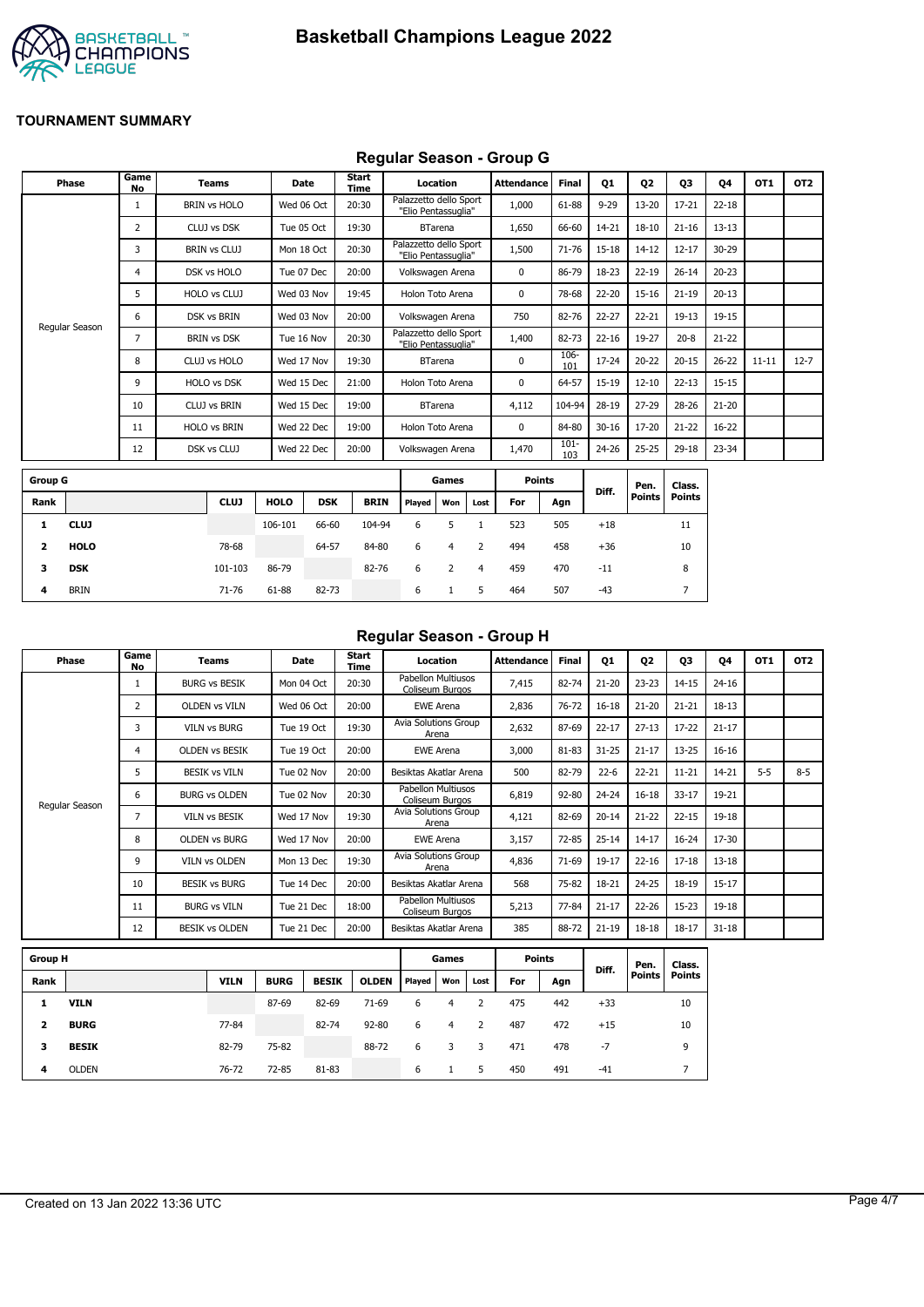

# **Basketball Champions League 2022**

### **TOURNAMENT SUMMARY**

|          |            | <b>Play-ins</b> |            |                      |                             |                   |       |           |           |           |         |  |
|----------|------------|-----------------|------------|----------------------|-----------------------------|-------------------|-------|-----------|-----------|-----------|---------|--|
| Phase    | Game<br>No | Teams           | Date       | <b>Start</b><br>Time | Location                    | <b>Attendance</b> | Final | 01        | 02        | О3        | 04      |  |
| Play-ins | А          | IGOK vs OOST    | Tue 04 Jan | 18:30                | Sportska Dvorana<br>Laktaši | 800               | 87-72 | $23 - 22$ | $16 - 20$ | $29 - 17$ | $19-13$ |  |

|          |            |                                                 |            |               | <b>Play-ins</b>                                     |                   |           |           |                |           |           |
|----------|------------|-------------------------------------------------|------------|---------------|-----------------------------------------------------|-------------------|-----------|-----------|----------------|-----------|-----------|
| Phase    | Game<br>No | Teams                                           | Date       | Start<br>Time | Location                                            | <b>Attendance</b> | Final     | <b>Q1</b> | Q <sub>2</sub> | 03        | Q4        |
|          |            | <b>BURG vs DSK</b>                              | Tue 04 Jan | 20:30         | <b>Pabellon Multiusos</b><br>Coliseum Burgos        | 4,412             | 83-78     | 19-25     | $20 - 14$      | $25 - 19$ | 19-20     |
|          |            | JDA vs RIGA                                     | Tue 04 Jan | 20:30         | Palais des Sport Jean-<br>Michel Geoffroy           | 2,000             | 84-77     | 14-18     | $25 - 18$      | $22 - 21$ | $23 - 20$ |
|          | A          | SIG vs PAOK                                     | Wed 05 Jan | 20:00         | <b>Rhenus Sport</b>                                 | 2,000             | 105-78    | $30 - 18$ | $27 - 16$      | $20 - 25$ | 28-19     |
|          |            | <b>HOLO vs BESIK</b>                            | Wed 05 Jan | 21:00         | Holon Toto Arena                                    | 0                 | $72 - 73$ | $20 - 17$ | $15 - 11$      | 17-24     | $20 - 21$ |
| Play-ins |            | TENE vs KSK                                     | Wed 12 Jan | 19:30         | Pabellón de Deportes de<br>Tenerife Santiago Martin | 652               | 76-69     | 19-16     | 18-24          | $17 - 12$ | $22 - 17$ |
|          |            | Universo Treviso Basket<br><b>SSDRL vs LAVR</b> | Wed 12 Jan | 20:30         | Palaverde                                           | 1,037             | 87-72     | $23 - 20$ | $21 - 16$      | 19-21     | $24 - 15$ |
|          |            | <b>JER vs PROME</b>                             | Wed 12 Jan | 21:00         | Pais Arena                                          | 4,000             | 95-70     | $40 - 16$ | $22 - 24$      | $16 - 7$  | $17 - 23$ |
|          | B          | PAOK vs SIG                                     | Wed 12 Jan | 19:30         | PAOK Sports Arena                                   | 500               | 79-80     | 15-23     | $19 - 14$      | $23 - 15$ | $22 - 28$ |
|          |            | <b>BESIK vs HOLO</b>                            | Wed 12 Jan | 20:00         | Besiktas Akatlar Arena                              | 0                 | 70-72     | $26 - 13$ | 18-24          | $11 - 16$ | $15 - 19$ |

| Legend:    |                |       |                   |            |                     |    |              |
|------------|----------------|-------|-------------------|------------|---------------------|----|--------------|
| Class.     | Classification | Diff. | <b>Difference</b> | <b>DSQ</b> | <b>Disqualified</b> | GF | Games plaved |
| <b>OTx</b> | Overtime       | Qx    | Quarter Time      | W/L        | Win/Loss            |    |              |

## Created on 13 Jan 2022 13:36 UTC Page 5/7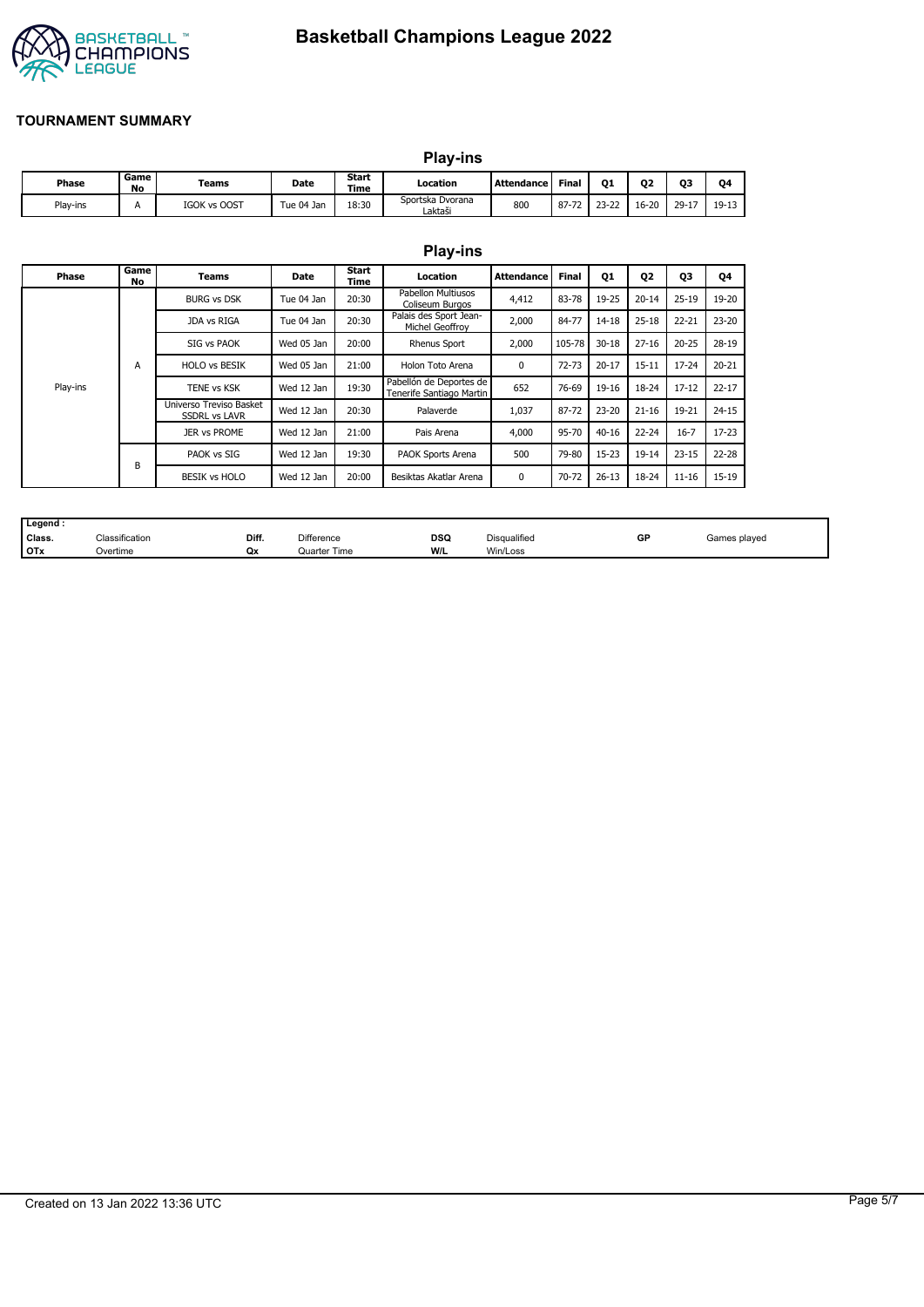